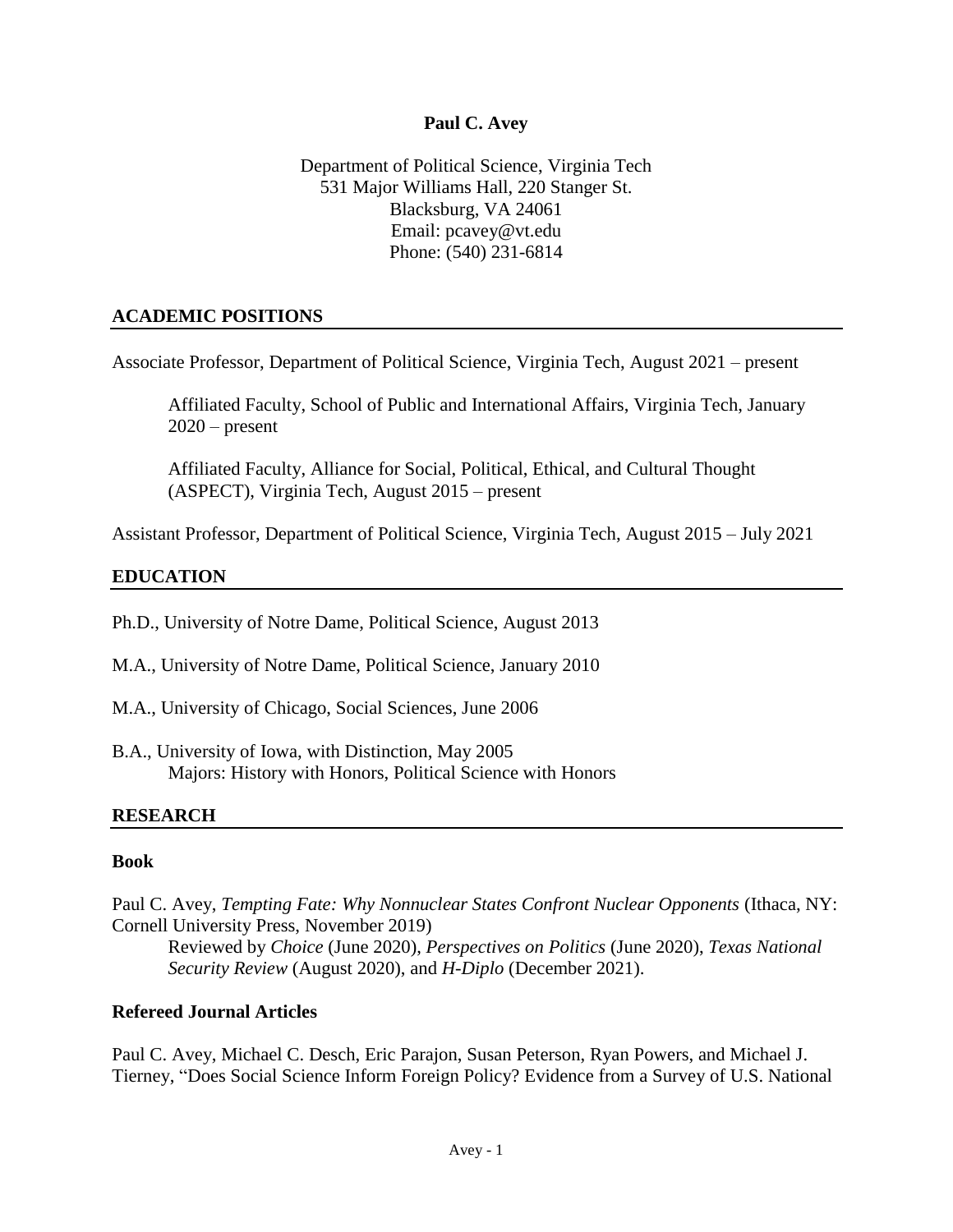[Security, Trade, and Development Officials,](https://doi.org/10.1093/isq/sqab057)" *International Studies Quarterly,* Vol. 66, No. 1 (March 2022).

Paul C. Avey, Michael C. Desch, Ana Petrova, and Steven L. Wilson, ["Narrowing the](https://www.psqonline.org/article.cfm?IDArticle=20233)  [Academic-Policy Divide: Will New Media](https://www.psqonline.org/article.cfm?IDArticle=20233) Bridge the Gap?" *Political Science Quarterly,* Vol. 136, No. 4 (Winter 2021-22).

Paul C. Avey, ["MAD and Taboo: U.S. Expert Views on Nuclear Deterrence, Coercion, and Non-](https://doi.org/10.1093/fpa/oraa019)[Use Norms,](https://doi.org/10.1093/fpa/oraa019)" *Foreign Policy Analysis*, Vol. 17, No. 2 (April 2021).

Paul C. Avey, Jonathan N. Markowitz, and Robert J. Reardon, ["Disentangling Grand Strategy:](http://dx.doi.org/10.26153/tsw/869)  [International Relations Theory and U.S. Grand Strategy,](http://dx.doi.org/10.26153/tsw/869)" *Texas National Security Review* Vol. 2, No. 1 (November 2018).

Paul C. Avey, ["The Historical Rarity of Foreign-Deployed Nuclear Weapon Crises,](https://doi.org/10.1080/09636412.2017.1360076)" *Security Studies*, Vol. 27, No. 1 (January – March 2018).

Paul C. Avey, Jonathan N. Markowitz, and Robert J. Reardon, ["Do U.S. Troop Withdrawals](https://doi.org/10.1093/jogss/ogx020)  [Cause Instability? Evidence from Two Exogenous Shocks on the Korean Peninsula,](https://doi.org/10.1093/jogss/ogx020)" *Journal of Global Security Studies,* Vol 3, No. 1 (January 2018).

Paul C. Avey, ["Who's Afraid of the Bomb? The Role of Nuclear Non-Use Norms in](https://doi.org/10.1080/09636412.2015.1103128)  [Confrontations between Nuclear and Non-Nuclear Opponents,](https://doi.org/10.1080/09636412.2015.1103128)" *Security Studies,* Vol. 24, No. 4 (October – December 2015).

Paul C. Avey and Michael C. Desch, ["What Do Policymakers Want from](https://doi.org/10.1111/isqu.12111) Us? Results from a [Survey of Current and Former National Security Decision](https://doi.org/10.1111/isqu.12111) Makers," *International Studies Quarterly,* Vol. 58, No. 2 (June 2014).

Paul C. Avey ["Confronting Soviet Power: U.S. Policy during the Early Cold War,](https://www.jstor.org/stable/41428123)" *International Security,* Vol. 36, No. 4 (Spring 2012).

## **Book Chapters**

Paul C. Avey, "U.S. Policy on the Road to Berlin: The Role of Ideology and Power" in John M. Schuessler, Adam R. Seipp, and Thomas D. Sullivan, eds., *The Berlin Airlift and the Making of the Cold War* (College Station, TX: Texas A&M University Press, 2022).

Paul C. Avey and Michael C. Desch, "The Bumpy Road to a 'Science' of Nuclear Strategy," in Daniel Maliniak, Susan Peterson, Ryan Powers, and Mike J. Tierney eds., *Bridging the Theory-Practice Divide in International Relations* (Washington, DC: Georgetown University Press, 2020).

### **Works in Progress**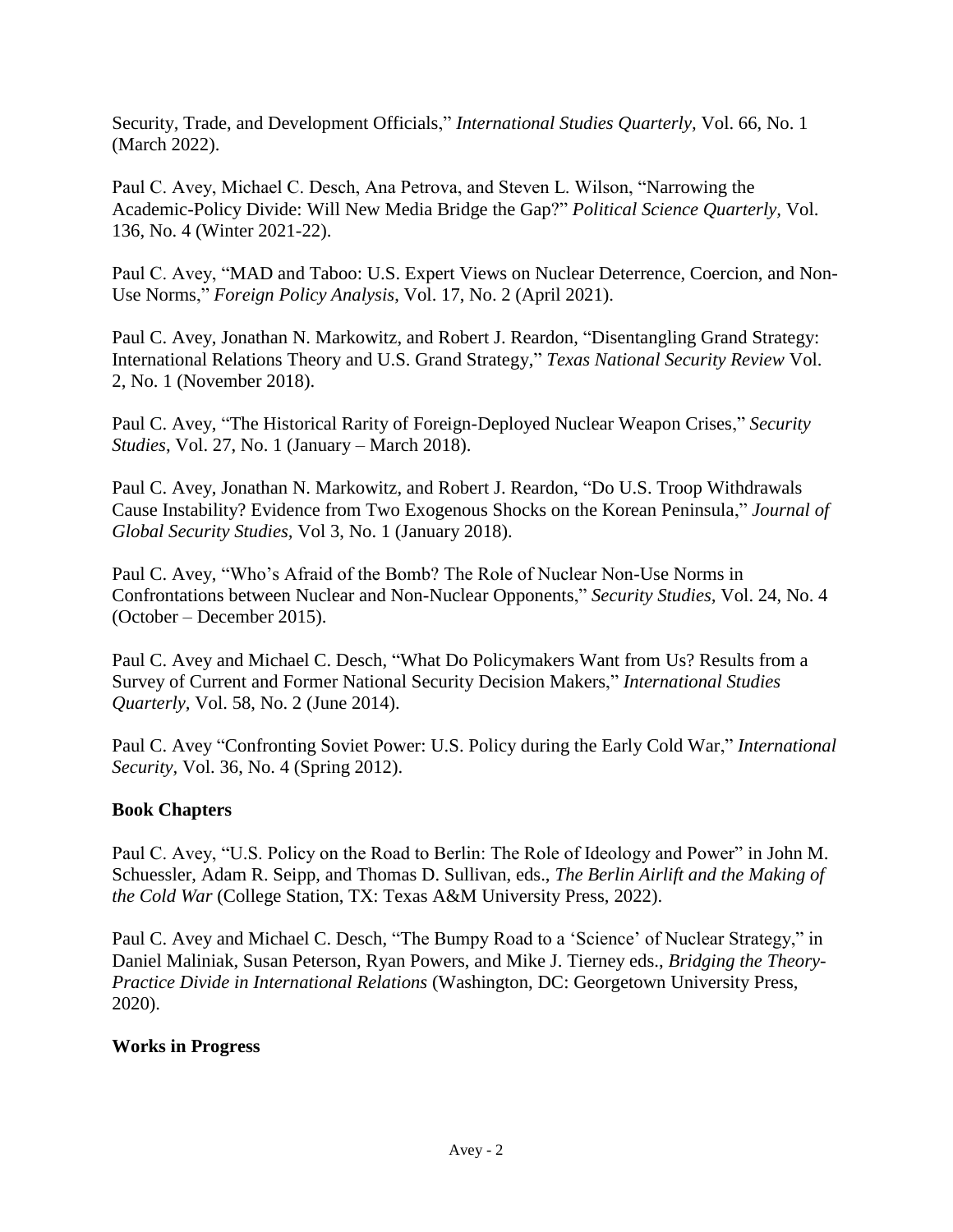Paul C. Avey, "Take a Bow for the New (Nuclear) Revolution – A Review Essay," Article under review

Paul C. Avey, "Public Opinion, Foreign Deployed Nuclear Weapons, and Alliance Cohesion." Article in progress

Paul C. Avey, "The Fragility of the Nuclear Peace," Article in progress

Paul C. Avey, "Alliance Assurances: Reputation, Capability, and Influence." Book project initial stages

# **Commentary**

Paul C. Avey, "Implications of Afghanistan May Be Modest," *The Roanoke Times,* August 21, 2021

Paul C. Avey, "The Icebreaker Gap Doesn't Mean America is Losing in the Arctic," *War on the Rocks*, November 28, 2019

Paul C. Avey, "Conflict in Nuclear Monopoly: Then and Now," Cornell University Press News, November 13, 2019

WUSA9 OffScript (Washington, DC), U.S.-North Korean Nuclear Summit, June 11, 2018

WFIR Radio, U.S-North Korea Nuclear Crisis, September 21, 2017

Paul C. Avey, "How We Should Deal with North Korea," *The Roanoke Times,* August 23, 2017

WDBJ7 CBS, U.S.-North Korea Nuclear Crisis, August 11, 2017

WLNI Radio, National Security Adviser Michael Flynn Resignation, February 16, 2017

Augusta Free Press, National Security Adviser Michael Flynn Resignation, February 16, 2017

Paul C. Avey, "What's New About Trump's Finger on the Nuclear Button?" *War on the Rocks*, April 4, 2016

Paul C. Avey, "Political Science and Policy: It Ain't Just Academic," *War on the Rocks*, September 29, 2014

Paul C. Avey and Michael C. Desch, "But If You Try Sometime, You (Might) Get (Some of) What You Need: A Response to Goldgeier, Weaver, and Peterson," *International Studies Quarterly* online forum, August 28, 2014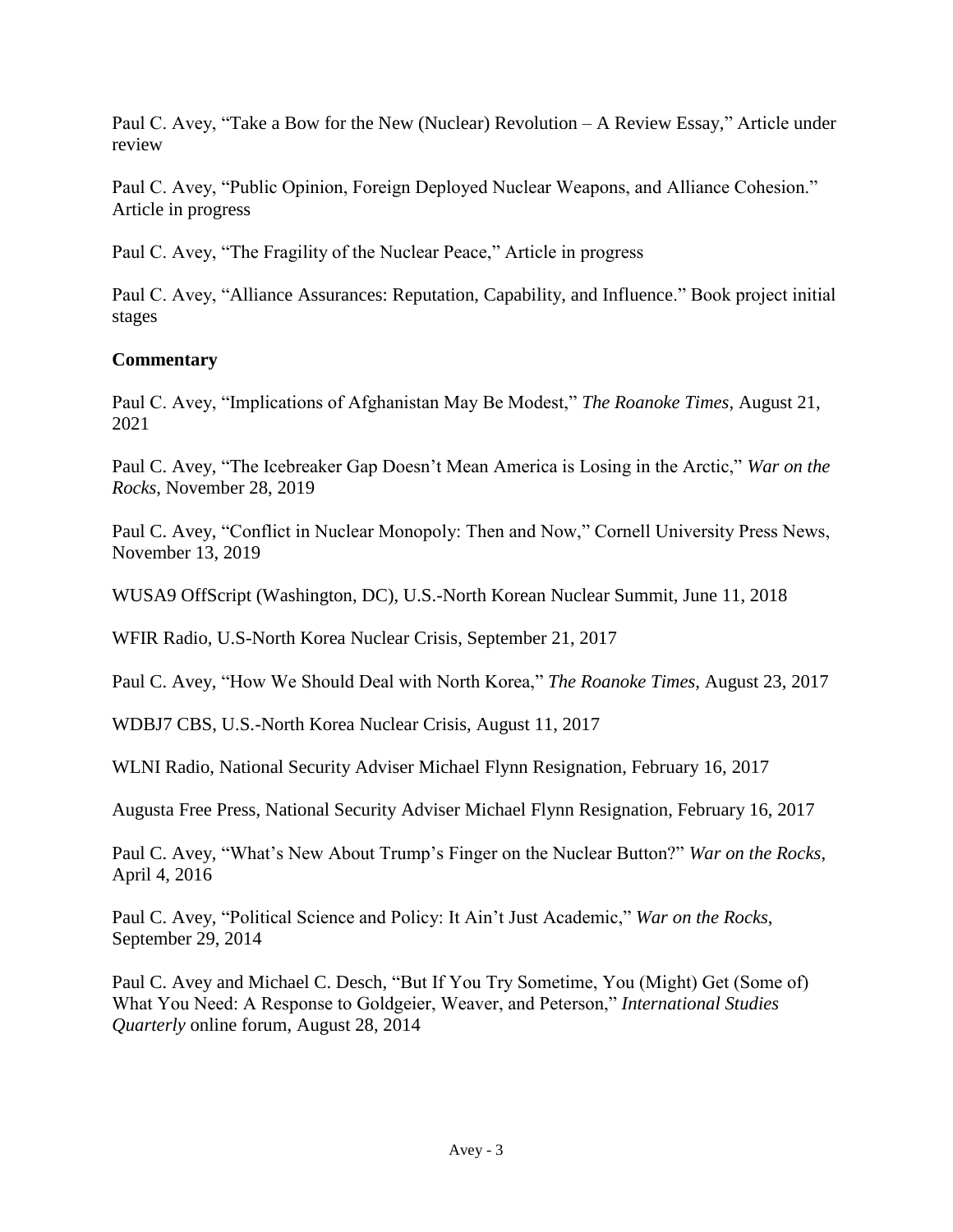Paul C. Avey and Michael C. Desch, "Policymakers Follow Pertinent Academic Research," USApp blog, American Politics and Policy at the London School of Economics and Politics, http://bit.ly/1nTnYI5, March 14, 2014

Paul C. Avey, "Cold War Fear is Unfounded," *The Des Moines Register,* March 6, 2014

Paul C. Avey and Michael C. Desch, "What do Policymakers Want from Academics?" *The Monkey Cage*, September 25, 2013

Paul C. Avey, Michael C. Desch, James D. Long, Daniel Maliniak, Susan Peterson, and Michael J. Tierney, "The Ivory Tower," *Foreign Policy,* No. 191 (Jan/Feb 2012)

# **Reviews**

"*Grand Strategy from Truman to Trump,* by Benjamin Miller with Ziv Rubinovitz," H-Diplo|ISSF Review (May 2022)

"*To Kill Nations: American Strategy in the Air-Atomic Age and the Rise of Mutually Assured Destruction,* by Edward Kaplan," *Political Science Quarterly*, Vol. 131, No. 3 (Fall 2016)

"The Korea Syndrome: An Examination of War-Weariness Theory, by Bradford Ian Stapleton," H-Diplo|ISSF Review, (April 2016)

*"No Use: Nuclear Weapons and U.S. National Security*, by Thomas M. Nichols," H-Diplo|ISSF Review (October 2014)

"Two Concepts of Liberty: U.S. Cold War Grand Strategies and the Liberal Tradition, by Brendan Rittenhouse Green," H-Diplo|ISSF Review (April 2013)

# **Fellowships, Grants, and Awards**

Virginia Tech, carryover grant for "Integrating Safety, Security, and Safeguards in Nuclear Science and Policy," with Patrick Roberts and Sonja D. Schmid, 2019-2020

United States Department of Defense, Office of the Secretary of Defense Medal for Exceptional Public Service, July 2020

Council on Foreign Relations, International Affairs Fellowship based at the United States Department of Defense (Office of the Under Secretary of Defense for Policy), 2018-2019

Stanton Foundation, Course Development Grant, 2016

Virginia Tech, Mentoring Project for New Faculty Members, 2016

Carnegie Corporation of New York, renewal grant for "Beyond the Cult of the Irrelevant," with Michael C. Desch and Peter Campbell, 2015-2017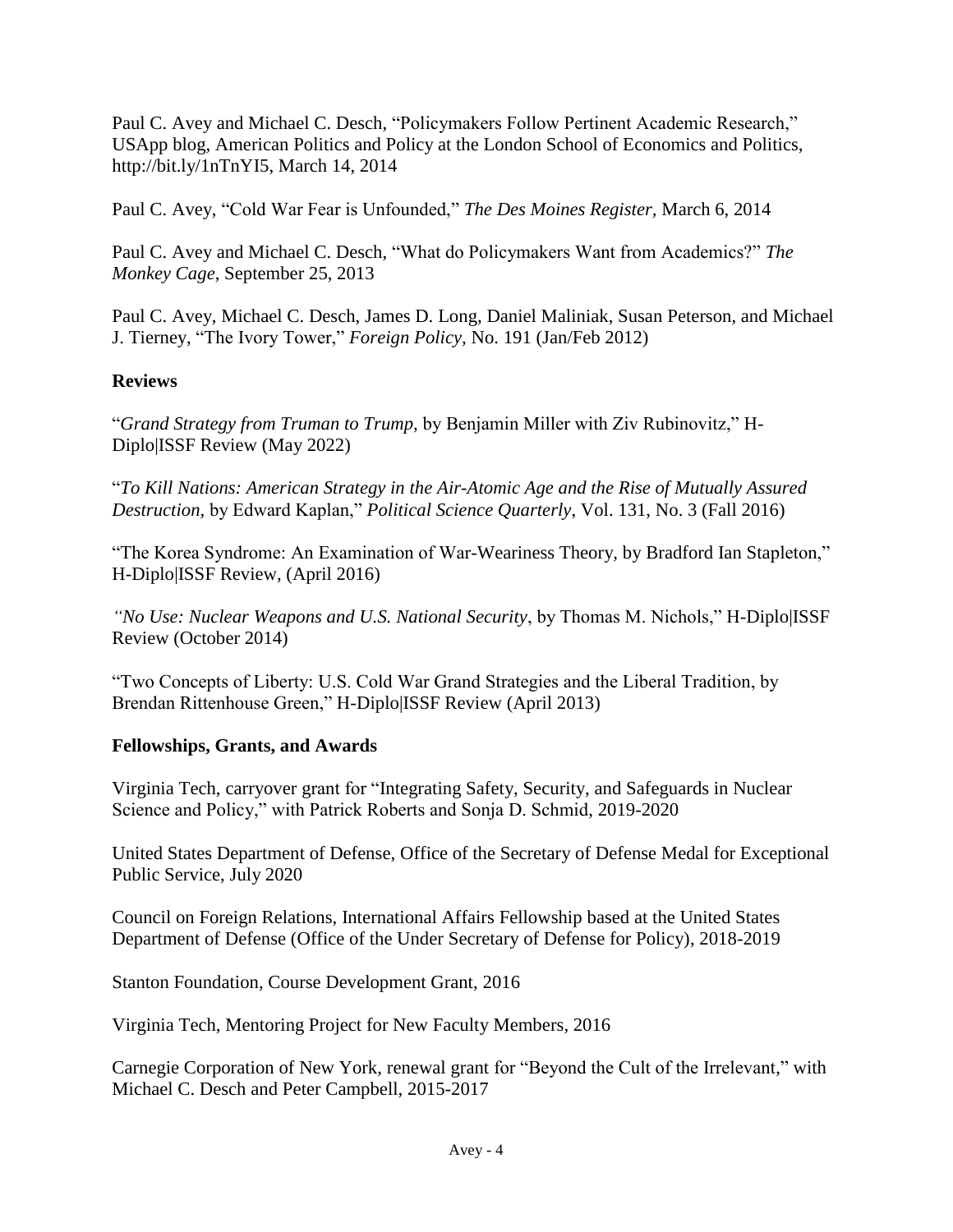Postdoctoral Teaching Fellow, John G. Tower Center for Political Studies, Southern Methodist University, August 2014 – July 2015

Stanton Nuclear Security Fellow, Massachusetts Institute of Technology, August 2013 – June 2014

Cato Institute, Postdoctoral Fellowship in Defense and Foreign Policy Studies, 2014-2015 (declined)

Mario Einaudi Center for International Studies, Cornell University, Postdoctoral Fellowship, 2013-2014 (declined)

Managing the Atom/International Security Program, Belfer Center for Science and International Affairs, John F. Kennedy School of Government, Harvard University, Pre-doctoral Research Fellow, 2012-2013

## **Recent Conference Presentations**

"Fragility of the Nuclear Peace"

2022 Annual Meeting of the International Studies Association, Nashville, TN 2020 Annual Meeting of the Southern Political Science Association, San Juan, PR 2019 Annual Meeting of the American Political Science Association, Washington, DC

"Alliance Costs of Foreign Nuclear Deployments" 2021 Annual Meeting of the International Studies Association, Virtual Conference

"MAD and Taboo: Elite Views of Nuclear Weapons"

2020 Annual Meeting of the Southern Political Science Association, San Juan, PR 2018 Annual Meeting of the American Political Science Association, Boston, MA

"Conflict in Nuclear Monopoly and the Evolving Nuclear Taboo" 2017 Annual Meeting of the American Political Science Association, San Francisco, CA

2017 Annual Meeting of the International Studies Association, Baltimore, MD

"Narrowing the Academic-Policy Gap: Evidence on the Role of Blogging" with Michael C. Desch and Steven Wilson

2017 Annual Meeting of the International Studies Association, Baltimore, MD

"The Strategic Costs of Foreign-Deployed Nuclear Weapons" (various titles)

2016 Annual Meeting of the ISAC-ISSS, Notre Dame, IN

2016 Annual Meeting of the International Studies Association, Atlanta, GA

2016 Annual Meeting of the Southern Political Science Association, San Juan, PR

2015 Annual Meeting of the ISAC-ISSS, Springfield, MA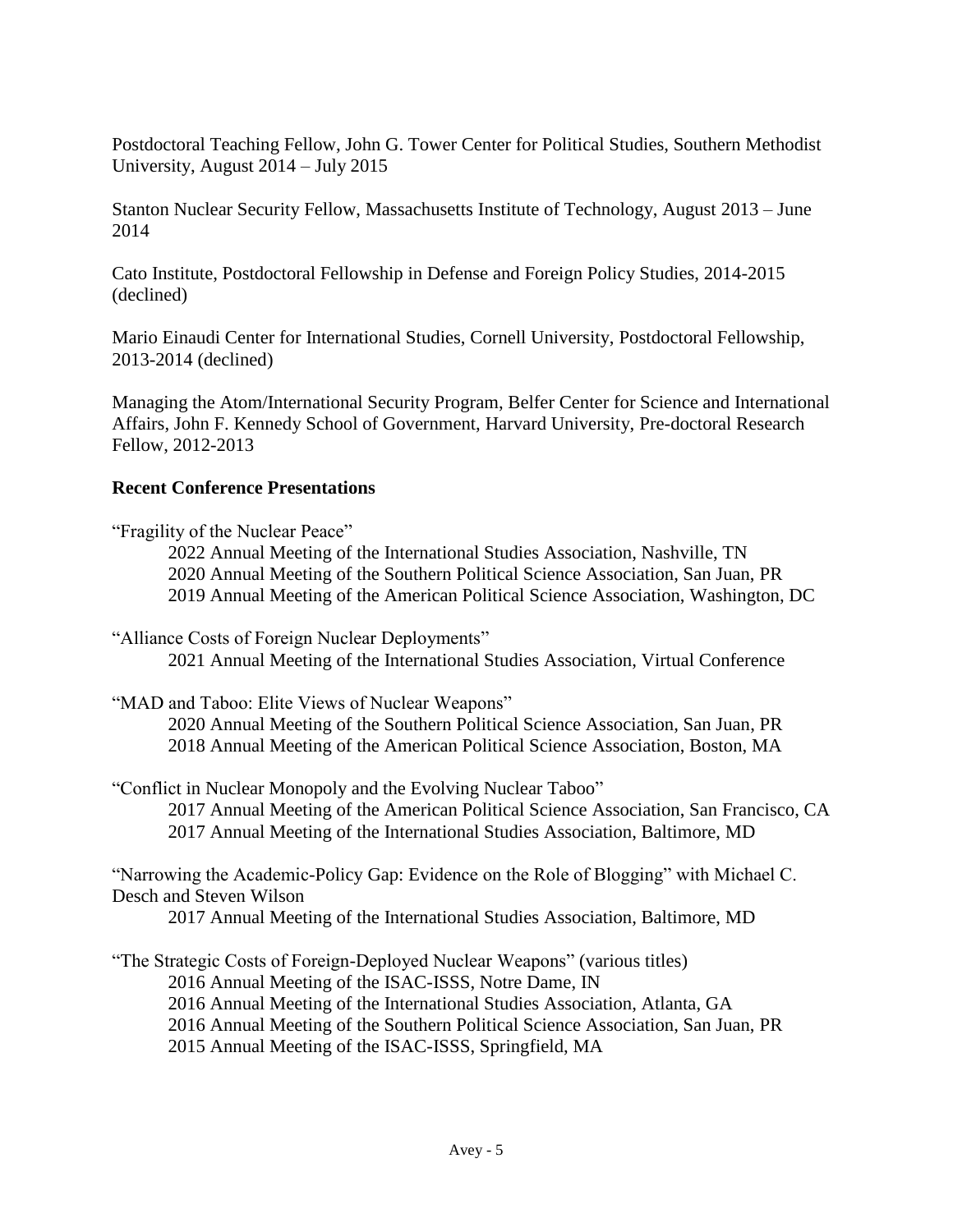"Effects of Forward Troop Deployments on Regional Stability" with Jonathan N. Markowitz and Robert J. Reardon

2016 Annual Meeting of the ISAC-ISSS, Notre Dame, IN

"Disentangling Grand Strategy" (various titles) with Jonathan N. Markowitz and Robert J. Reardon

2016 Annual Meeting of the American Political Science Association, Philadelphia, PA 2016 Annual Meeting of the International Studies Association, Atlanta, GA 2015 Annual Meeting of the American Political Science Association, San Francisco, CA

"Tempting Fate: Conflict in Nuclear Monopoly"

2015 Annual Meeting of the American Political Science Association, San Francisco, CA 2015 Nuclear Studies Research Initiative Conference, Warrenton, VA

## **Invited Presentations and Roundtables**

"Saudi Arabia and the Global Ambitions of the Crown Prince Mohammad Bin Salman," panel presentation with Aaron Brantly, Robert Hodges, Bettina Koch, and Yannis Stivachtis, sponsored by the Center for European Union, Transatlantic, and Trans-European Space Studies at VT, the Washington Institute for Defense and Security, and the Tactics Institute for Security & Counter Terrorism of London, United Kingdom.

"The Quad Alliance," Great Decisions Workshop sponsored by the Lifelong Learning Institute at VT and the League of Women Voter's of Montgomery County, March 2, 2022

"The Fragility of the Nuclear Peace," paper presentation at the ISCS Security Policy Workshop Series, The George Washington University, November 29, 2021

"The Korean Peninsula," Great Decisions Workshop sponsored by the Lifelong Learning Institute at VT and the League of Women Voters of Montgomery County, March 17, 2021

"The Fragility of the Nuclear Peace," paper presentation at the Lansing Lee/Bankard Seminar in Global Politics, University of Virginia, February 1, 2021

2020 International Affairs Fellowship Conference, Council on Foreign Relations. Presented on panel Scheduled to present on panel "The Future of U.S. Middle East Policy," October 14, 2020

"Iran and the U.S. in the Age of Trump," panel presentation with Merzad Boroujerdi, Bettina Koch, Djavad Salehi-Isfahani, organized by the Virginia Tech Middle East Working Group, February 5, 2020

"The Beltway and the Ivory Tower: Bridging the Gap," panel presentation with Peter Campbell, Michael C. Desch, and Susan Peterson, New America, Washington, D.C. June 26, 2018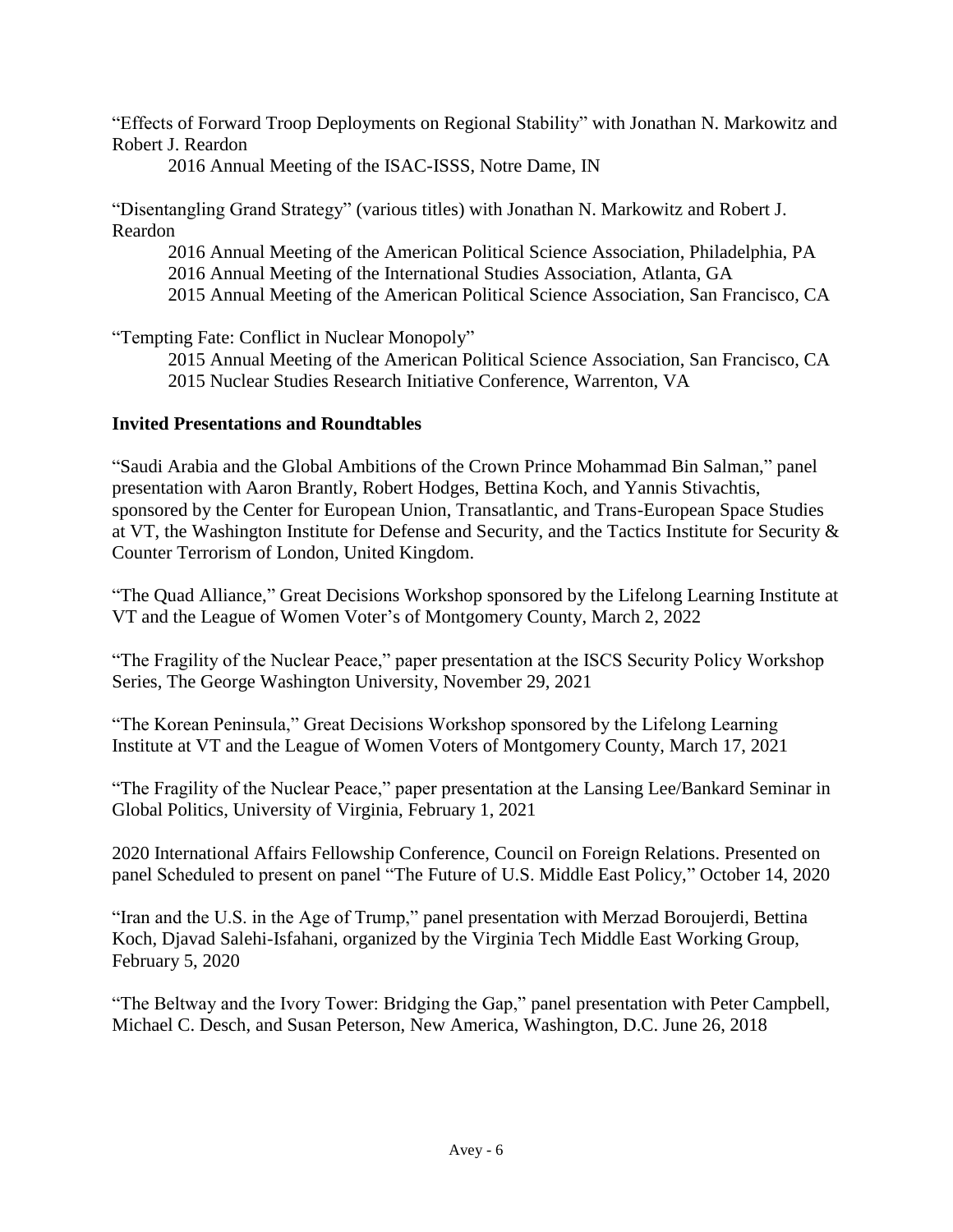"U.S. Global Engagement and the Military," Great Decisions Workshop sponsored by the Lifelong Learning Institute at VT and the League of Women Voters of Montgomery County, March 7, 2018

"The Strategic Costs of Foreign-Deployed Nuclear Weapons," North Carolina State University, Visiting Young Scholars Program, April 11-12, 2017

"Nuclear Security," Great Decisions Workshop sponsored by the Lifelong Learning Institute at VT and the League of Women Voters of Montgomery County, March 8, 2017

"Tempting Fate: Conflict in Nuclear Monopoly," University of Virginia, Charlottesville, VA, May 2-3, 2016. Presented a working paper as part of workshop The Nuclear Taboo Revisited

"Iran Nuclear Deal: Physics, Politics, and Diplomacy," with Patrick Huber, Bettina Koch, Djavad Salehi-Isfahani, organized by the Virginia Tech Middle East Working Group, September 15, 2015

"Competing Visions of Grand Strategy and the Consequences for Nuclear Proliferation," paper presentation with Jonathan N. Markowitz and Robert J. Reardon, International Security Program, Belfer Center for Science and International Affairs, Harvard University, Cambridge, MA, March 12, 2015

"Why the Wizards of Armageddon Hit An Intellectual Dead-end," workshop and presentation with Michael C. Desch, College of William and Mary, Williamsburg, VA, January 14-15, 2015

"Tempting Fate: Escalation, Red-Lines, and Conflict in Nuclear Primacy," Notre Dame International Security Center, April 9, 2014

## **Professional Development and Engagement**

Member, Mid-Career Cadre, Project on Nuclear Issues, Center for Strategic and International Studies, 2020-2023

Bridging the Gap International Policy Summer Institute in Washington, D.C., June 2018

Summer Workshop on Analysis of Military Operations and Strategy, Ithaca, NY, June 2016

Inter-University Consortium for Political and Social Research, Summer Program in Quantitative Methods of Social Research, Ann Arbor, MI, June-July 2011

## **TEACHING**

### **Instructor**

Virginia Tech Introduction to World Politics